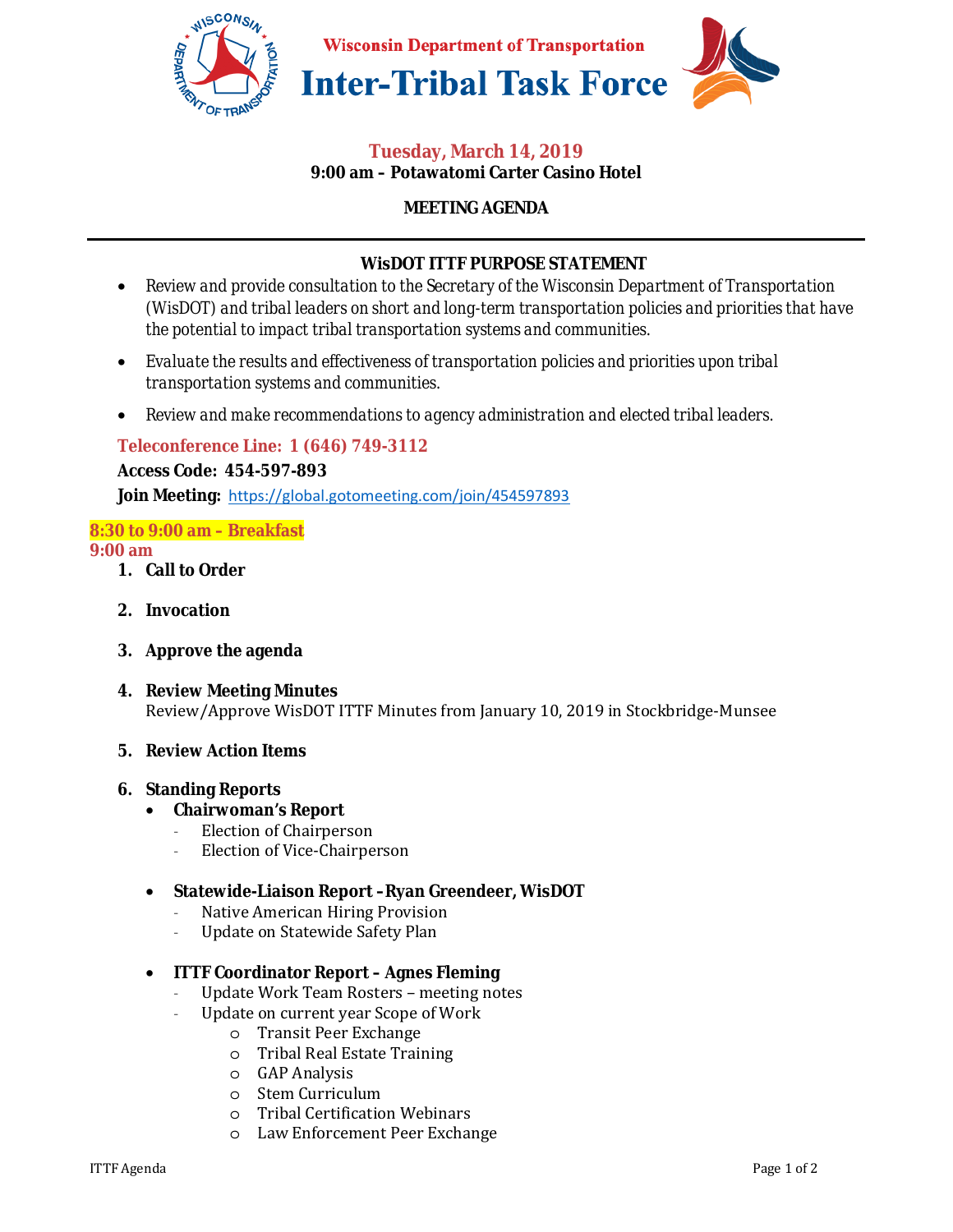

**Wisconsin Department of Transportation** 



**Inter-Tribal Task Force** 

- o 2018-19 Budget Update
- o Annual Work Plan Draft
- o 2018 WTTC Report

## • **Tribal Labor Advisory Committee (TLAC) Cyless Peterson**

- **\*** 2019-20 Annual Work Plan Draft
- \* Statewide TrANS Provider meeting
- \* Developing Urban Indian and Women in the Trades Outreach
- \* Baseline Assessment
- \* Cultural Curriculum Update

## • **Tribal Historic Preservation Officers (THPO) Cassandra Graikowski**

#### **7. Tribal Reports**

| <b>Bad River</b>                | <b>Ben Connors</b>        |
|---------------------------------|---------------------------|
| <b>Forest County Potawatomi</b> | <b>Todd Mulvey</b>        |
| Ho-Chunk                        | <b>Brett Blackdeer</b>    |
| Lac Courte Oreilles             | Jason Weaver              |
| Lac du Flambeau                 | George Thompson           |
| Menominee                       | Crystal Chapman-Chevalier |
| Oneida                          | David Jordan              |
| Red Cliff                       | <b>Jeff Benton</b>        |
| Sokaogon Chippewa               | Chris McGeshick           |
| St. Croix                       | <b>Delores Staples</b>    |
| Stockbridge-Munsee              | <b>Stacey Schreiber</b>   |
|                                 |                           |

#### **8. Tribal Liaison Reports**

| Ryan Greendeer     | WisDOT – SW       |
|--------------------|-------------------|
| Liz Callin         | $W$ isDOT – SE    |
| Nicole Flamang     | WisDOT - NW       |
| Sandy Stankevich   | WisDOT – NC       |
| Matt Halada        | $W$ is $DOT - NE$ |
| Jennifer Robertson | <b>BOTS</b>       |

## **9. Bureau of Indian Affairs**

#### **10. Federal Highway Administration**

#### **11. Adjournment**

#### **12. Materials List**

- 1-10-19 ITTF Meeting Minutes
- Work Team Rosters
- WTTC Report & 2019 WTTC Save the Date
- 2019 Annual Work Plan
- Save the Dates for Transit & Tribal Real Estate Training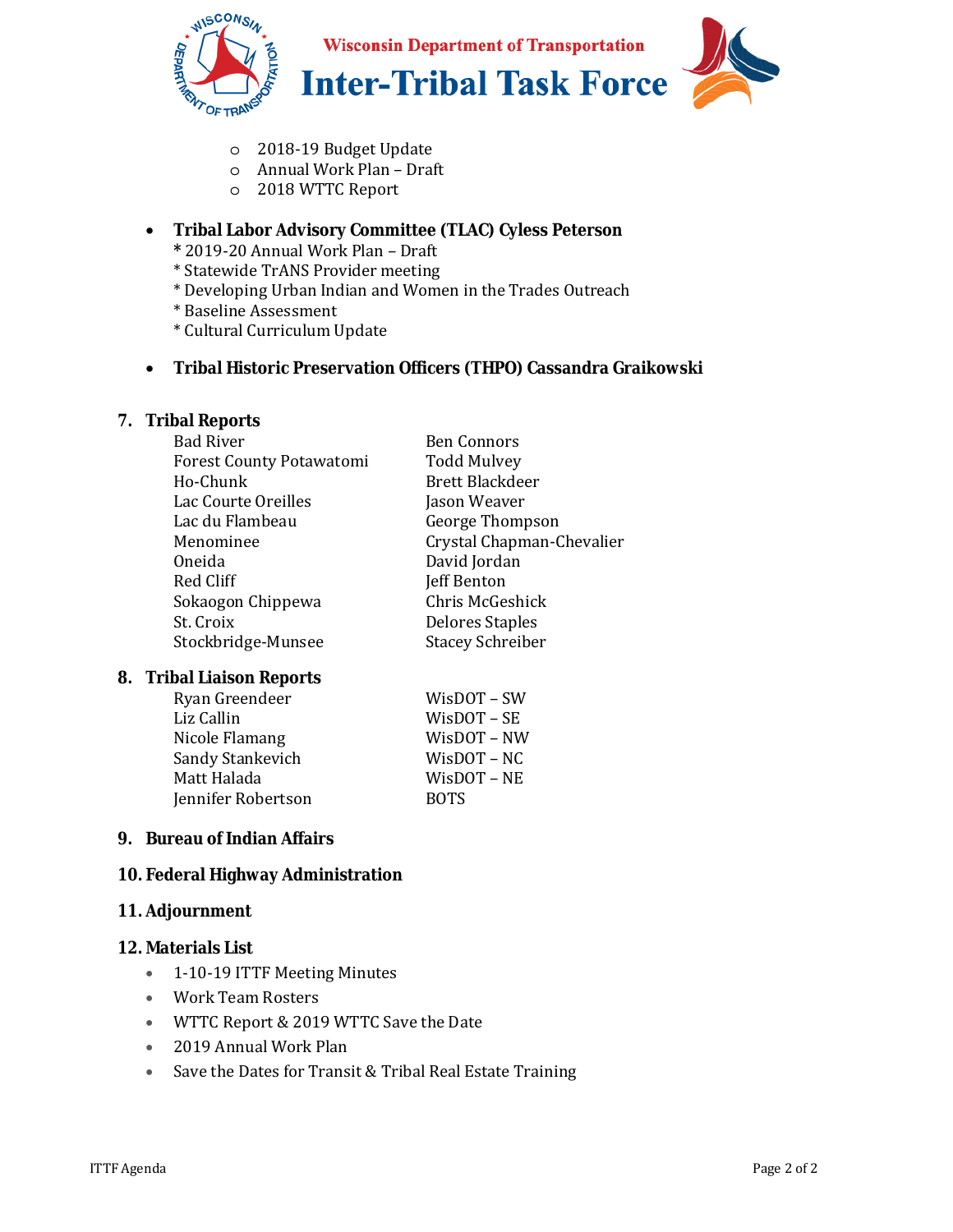

## **WisDOT ITTF PURPOSE STATEMENT**

- *Review and provide consultation to the Secretary of the Wisconsin Department of Transportation (WisDOT) and Tribal leaders on short and long-term transportation policies and priorities that have the potential to impact Tribal transportation systems and communities.*
- *Evaluate the results and effectiveness of transportation policies and priorities upon Tribal transportation systems and communities.*
- *Review and make recommendations to agency administration and elected Tribal leaders.*

**Members in Attendance:** Brett Blackdeer, Brad Bowman, Elizabeth Callin, Crystal Chapman-Chevalier, Emerson Coy, Nicole Flamang, Ryan Greendeer, Matt Halada, Kelly Jackson, Todd Mulvey, Stacey Schreiber (Chair), Sandy Stankevich.

**Members on Teleconference:** James Petiitjean

**Others on Teleconference:** Dave O'Donahue and Cyless Peterson

**Others in Attendance:** Promise Baaken, Michelle Bachaus, Agnes Fleming, Cassandra Graikowski, Greg Newhouse, Brent Pickard, Renita Warrington, Jessica Wineberg and Kim Swisher.

The meeting was called to order at 9:10 am by Stacey Schreiber, Chairwoman.

Emerson did the Invocation.

**Approve the Agenda:** A motion was made by Crystal and seconded by Emerson to approve the agenda as presented. Discussion included adding a special announcement to the agenda. The motion was amended to accept the agenda with the addition of the special announcement. The motion passed unanimously.

Kelly noted that the Work Team meeting notes are in the packet, but approval is not listed on the agenda. The group reviewed the October 2018 Work Team meeting notes. Sandy made a motion to accept the Work Team meeting notes as presented, and Brad seconded the motion. The motion passed unanimously.

**Special Announcement:** Kelly shared that she is leaving WisDOT at the end of January, and this will be her last ITTF meeting. She will be staying in Madison, and will be working for a renewable energy company. Agnes, Stacey and the group offered Kelly best wishes.

**Review/Approve Meeting Minutes:** Kelly made a motion to accept the November 5, 2018, meeting minutes as presented. Crystal seconded the motion. The motion passed unanimously, and Crystal abstained.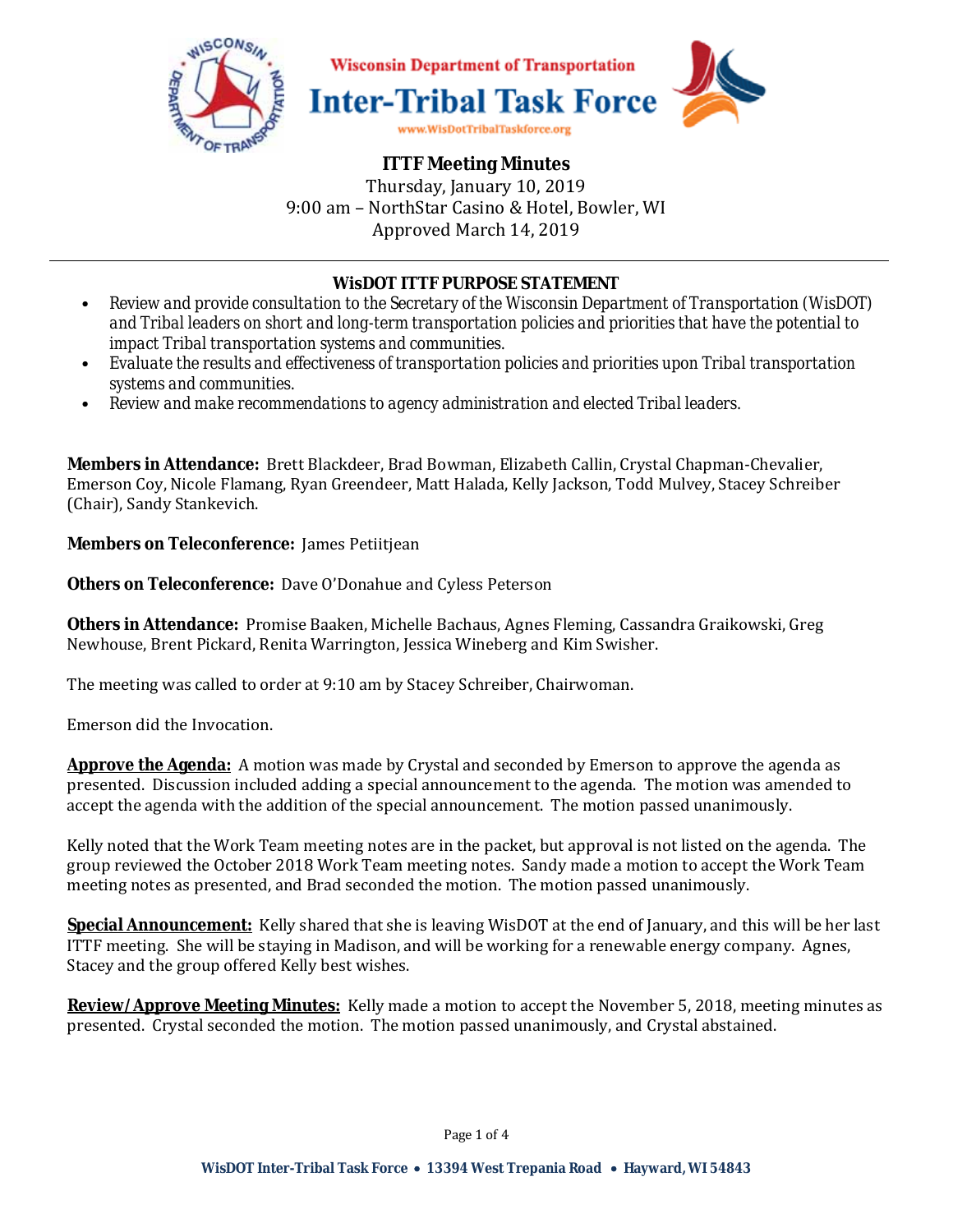

## **Review Action Items:**

- The updated ITTF Annual Report was presented at today's meeting.
- The ITTF website has been updated.
- Kelly shared that a signing date for the revised Partnership Agreement has not yet been scheduled.
- Ryan noted that anyone can come for SharePoint training. Agnes noted she has been unable to get access from LCO's IT department, and Crystal shared that the program was not user-friendly and challenging to find information. Ryan will arrange instruction.

**Chairwoman's Report:** Stacey reminded the group that ITTF Officer Elections will be held at the March meeting, and the Work Plan will be adopted.

Agnes will send attendance reports to Tribal Leadership. Tribal Leaders may update their ITTF representative for the year.

**Statewide Tribal Liaison Report:** Kelly shared that Ryan will be the Statewide Tribal Liaison as well as the SW Liaison. Kelly also shared that Melissa Besaw is the new WisDOT Intern, and will be working on the Youth PSA, and legal research on the reciprocal agreement and the titling process.

Kelly provided an update on the Statewide Safety Plan, noting the plan is complete and has been sent to the Tribes for review, and there is a meeting coming up.

## **ITTF Coordinator Report:**

- Draft report on 2018 WTTC Danielle Yancey is working on the draft.
- 2018 Annual Report The revised report is included in the meeting packet. Kelly noted the report was approved at the November 2018 meeting with changes, and should now be placed on the ITTF website.
- 2019 Annual Work Plan
	- o The 2019 Safety Summit is being discussed.
	- o The Business and Labor Work Team completed the five DBE Webinars, and will be working on three Tribal Enterprise Certification Webinars. AICCW is leading the project.
	- o The Business and Labor Work Team discussed a Marketing and Communications plan.
	- o Agnes asked for ITTF Members to share their ideas for Work Plan items.
	- o WTTC will be held in Oneida on October 29th and October 30th.
- Status of 2018 Deliverables
	- o Public Service Announcement Two are scheduled for this year.
	- o Law Enforcement Peer Exchange Agnes is working to coordinate this with NADGI (Native American Drug and Gang Intervention).
	- o Real Estate Training The Training may be moving to April 17th due to scheduling conflicts with the facilitators.
	- o Transit Peer Exchange Will be held in Red Cliff and Bad River on April 25th.
	- o GAP Analysis Agnes is working with Ryan Murphy at OES, and this should be done by April 30th.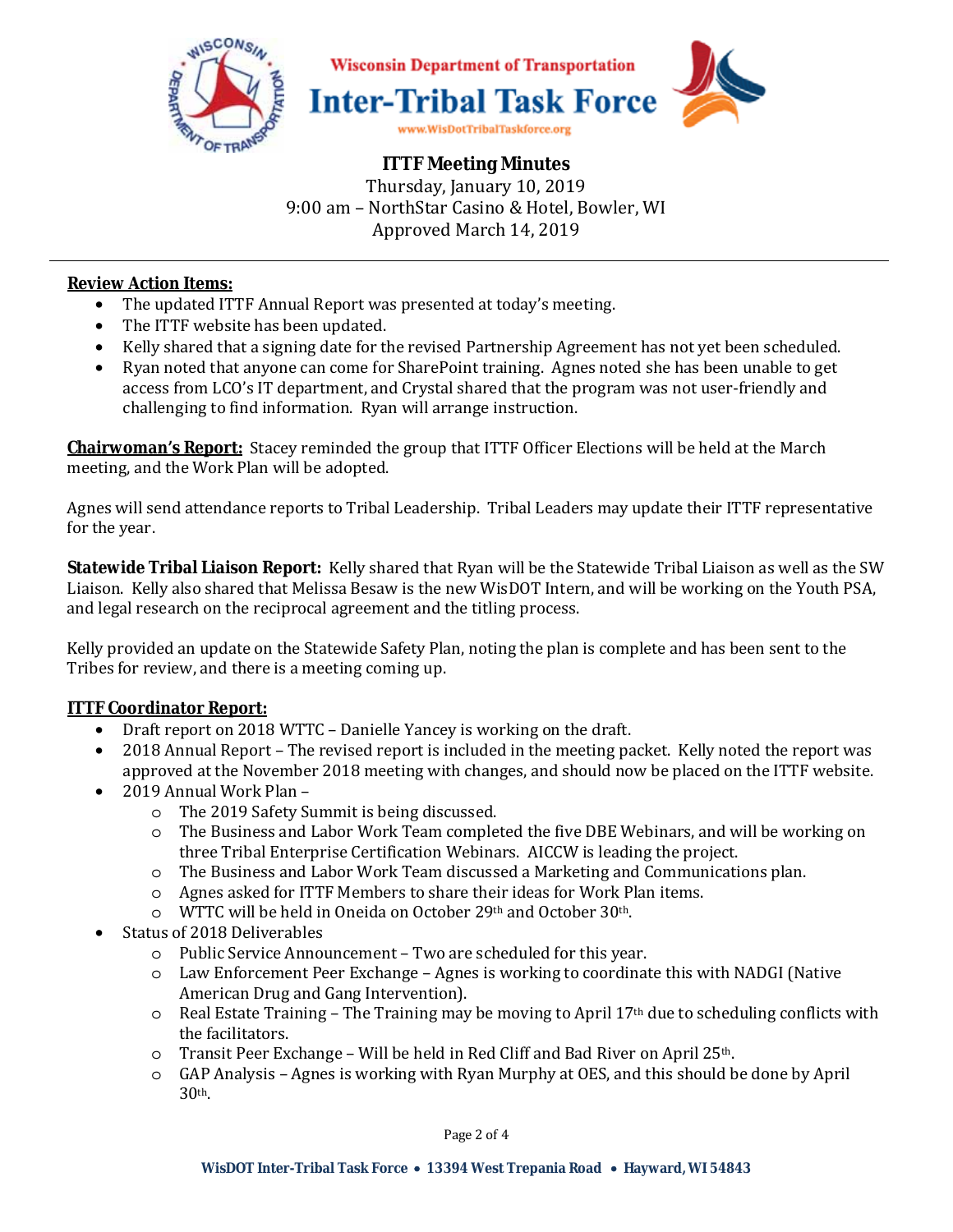

- o Law Enforcement Training Agnes contacted the DOJ to assist with this, and is looking at mid June.
- o Cultural Awareness Training This was a carryover from 2017 as the 60 day deadline for an agenda could not be completed. Agnes has not received the numbers and evaluations. Kelly gave those to Ryan, who will forward them to Agnes.
- o Technical Assistance No Report
- o STEM Curriculum No Report

Kelly noted that an extension is not likely so all deliverables should be completed by April 30th.

**Tribal Labor Advisory Committee (TLAC):** Cyless shared that a data meeting was held in Stevens Point and four Tribal representatives attended. She is working DWD on changes to the report, adding total available hours, and will be uploading forecasting reports.

TLAC hosted a Labor Exchange in November. There were more than 30 participants, including several Tribes, DWD, Local 130, DFI and TrANS students.

There is a work plan meeting on January 16, 2019, in Madison. TLAC will be developing the scope of work and work plan, and Cyless shared she is excited on the new initiatives.

TLAC has sent four RFPs for communications, website development, a gap analysis and a database for Sokaogon. Brad asked where to find the RFPs, and Cyless will forward them. Agnes will forward the RFPs to the group.

Agnes asked if the Labor Exchange Report is on the TLAC website, and Cyless shared she is working on the report.

**Tribal Historic Preservation Offices (THPO):** Cassandra shared that a Listening Session will be on April 24th in the Wisconsin Dells for one day. A database meeting was held in December, and there is a working session in two weeks in Green Bay.

A special meeting was held on January 9<sup>th</sup> to discuss new ideas, technical assistance, training, networking and to modify the scope of work, adding environmental training.

#### **Tribal Reports:**

- Forest County Potawatomi Todd provided an update.
- Ho-Chunk Brett provided an update.
- Lac du Flambeau Emerson provided an updated.
- Menominee Crystal provided an updated.
- Oneida James provided an updated.
- Stockbridge-Munsee Stacey provided an updated.